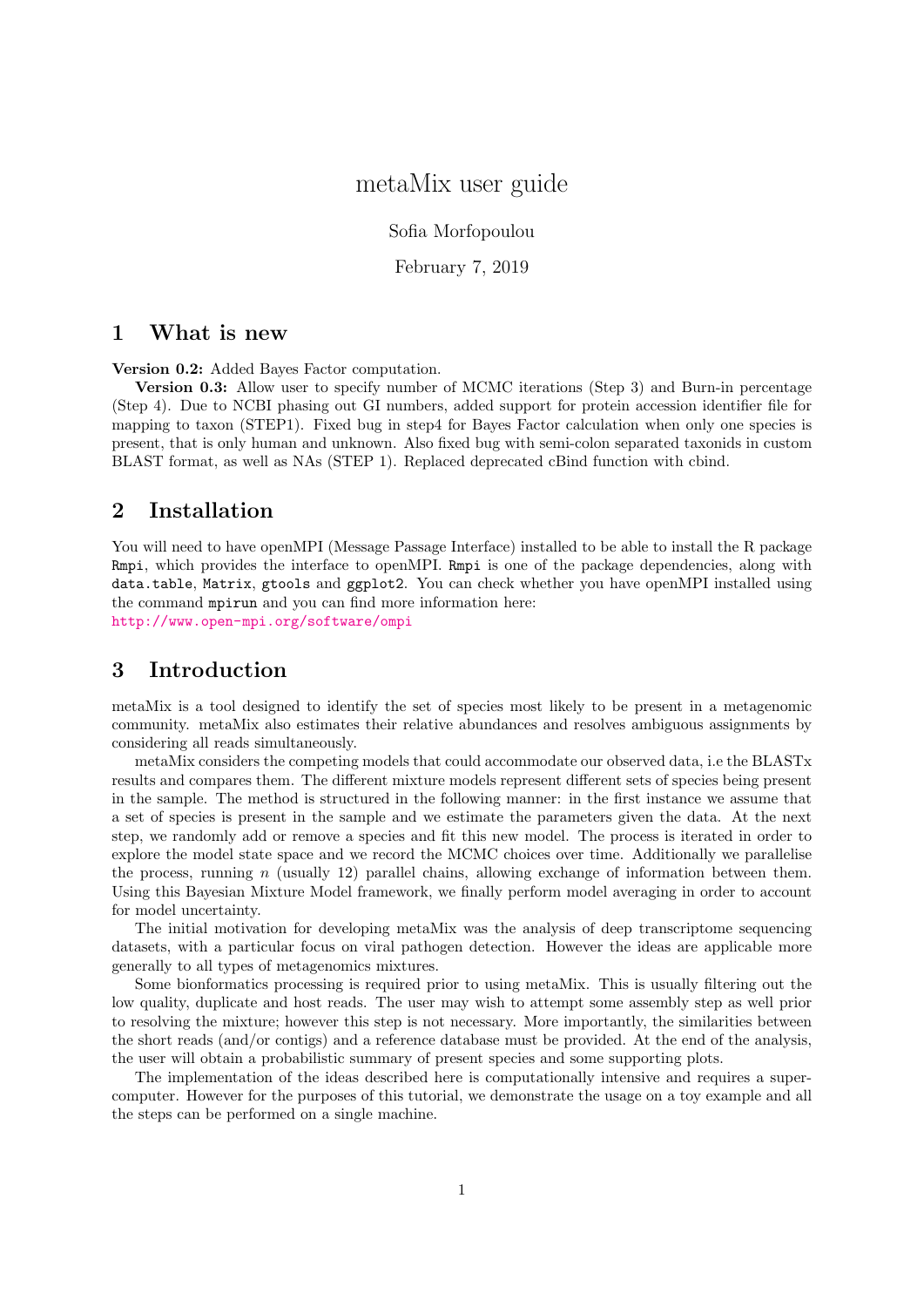### 4 Tutorial

#### Step1

The work described here is similarity-based, therefore the starting point is to obtain the sequence similarity between a query and a target sequence. The obvious choice for this is BLAST. Both nucleotide and amino acid similarities are supported. We demonstrate the use of metaMix working with the latter, i.e we have used BLASTx.

Default BLAST output The default output tabular file is supported, obtained using -outfint 6 in the BLAST command.

blastx -db referenceDB -query input.fa -outfmt 6 -max\_target\_seqs 10

The default output file has the following fields: Query ID, Subject ID, % Identity, Alignment Length, Mismatches, Gap Openings, Query Start, Query End, Subject Start, Subject End, E-value, Bit Score.

```
library(metaMix)
###Location of input files.
datapath <- system.file("extdata", package="metaMix")
blastOut.default<-file.path(datapath, "blastOut_default.tab")
read.table(blastOut.default, nrows=2, sep="\t")
## V1 V2 V3 V4 V5
## 1 NODE_547_length_108_cov_1.888889 gi|490323013|ref|WP_004212498.1| 92.16 51 4
## 2 NODE_547_length_108_cov_1.888889 gi|493738276|ref|WP_006687451.1| 57.14 42 18
## V6 V7 V8 V9 V10 V11 V12
## 1 0 2 154 423 473 7.0e-13 67.0
## 2 0 23 148 413 454 8.4e-02 34.7
```
metaMix needs information on the read lengths as well as a file mapping the gi identifiers to the taxon identifiers. These are not included in the default output of BLAST, therefore should be provided as additional arguments.

```
read.lengths<-file.path(datapath, "read_lengths.tab")
read.weights<-file.path(datapath, "read_weights.tab")
taxon.file<-file.path(datapath, "gi_taxid_prot_example.dmp")
read.table(read.lengths, nrows=2, sep="\t")
## V1 V2
## 1 NODE_427_length_161_cov_1.267081 209
## 2 NODE_428_length_114_cov_1.745614 162
read.table(read.weights, nrows=2, sep="\t")
## V1 V2
## 1 NODE_476_length_207_cov_3.835749 10
## 2 NODE_524_length_423_cov_5.368794 26
read.table(taxon.file, nrows=2, sep="\t")
## V1 V2
## 1 9625360 10849
## 2 9625363 10849
```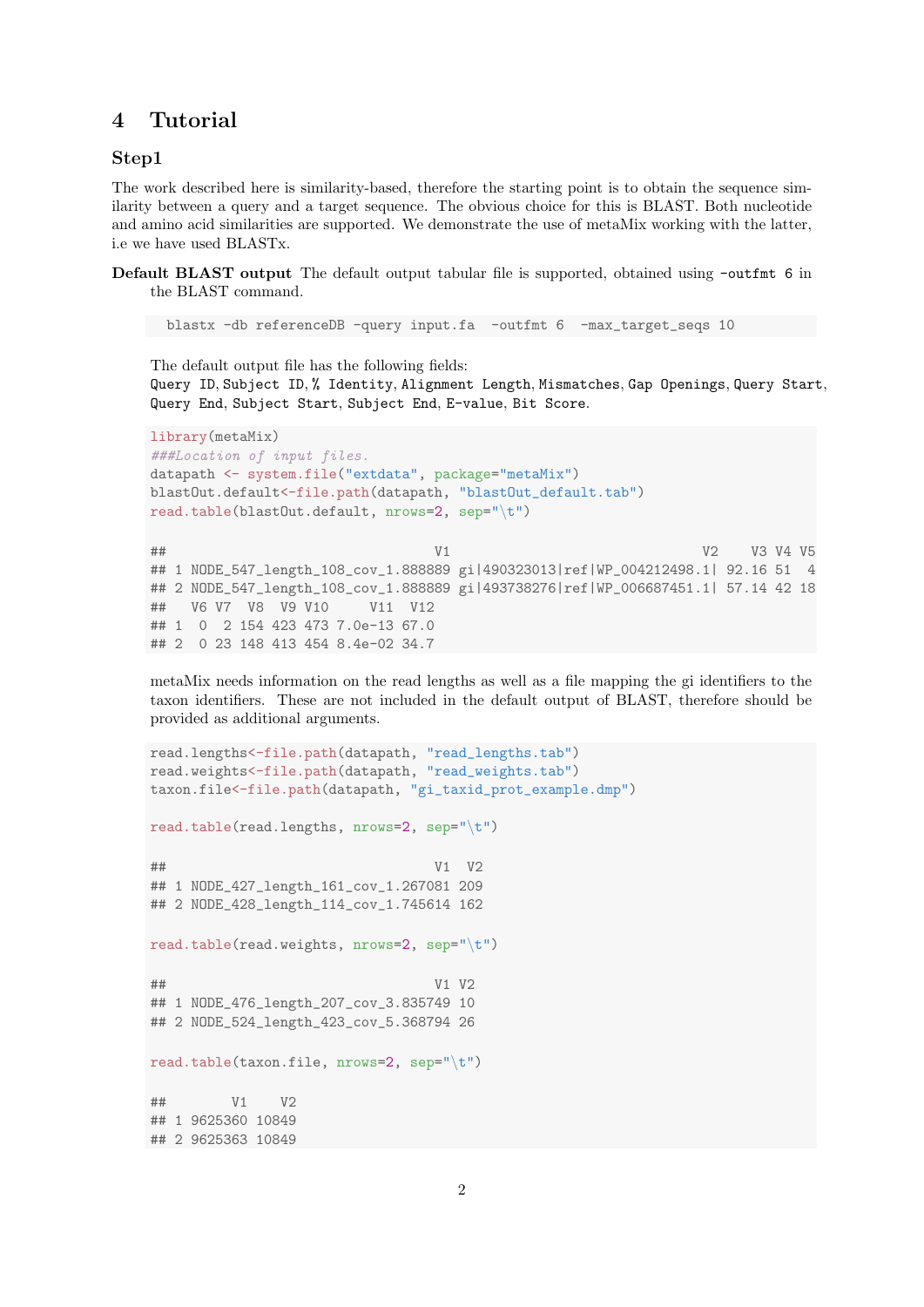Custom BLAST output Alternatively, metaMix accepts a custom BLAST output file that has already incorporated the read lengths and the taxon identifiers. At the moment, only the output that is produced by the following command is supported:

```
blastx -db referenceDB -query input.fa -max_target_seqs 10
-outfmt "6 qacc qlen sacc slen mismatch bitscore length pident evalue staxids"
```
Therefore the fields are Query ID, Query Length, Subject ID, Subject Length, Mismatches, Bit Score, Alignment Length, %Identity, E-value, Taxon ID.

```
blastOut.custom<-file.path(datapath, "blastOut_custom.tab")
read.table(blastOut.custom, nrows=2, sep="\t")
## V1 V2 V3 V4
## 1 NODE_61_length_112_cov_1177.339233 160 gi|446388692|ref|WP_000466547.1| 328
## 2 NODE_61_length_112_cov_1177.339233 160 gi|9626383|ref|NP_040713.1| 328
## V5 V6 V7 V8 V9 V10
## 1 0 70.1 52 100 2e-14 2
## 2 0 70.1 52 100 2e-14 374840
```
The first step in the analysis is to compute the read-species generative probabilities based on the BLASTx data. We achieve this by using the generative.prob() function. In this instance we will work with the custom BLAST output file.

```
step1 <- generative.prob(blast.output.file = blastOut.custom,
                        contig.weight.file=read.weights,
                        blast.default=FALSE,
                        outDir=NULL)
```
## Warning in rm(blast.length): object 'blast.length' not found

where blast.default denotes whether we are working with the BLAST default output (TRUE) or with the specified above custom output (FALSE).

blast.output.file is the tabular BLASTx output file.

If we are working with unassembled reads, we can omit the argument contig.weight.file as the weight is set by default to be 1, same for all reads. However if an assembly step has been performed, as in this example, we need to provide information on the number of reads that make up each contig. This will be a two column tab-separated file, where the first column is the contig identifier and the second the number of reads.

Finally outDir is the directory where the results are written and where an object from each step is saved. When it is set to NULL no objects will be saved.

NOTE: If we were using the default BLAST output the command would look like so:

```
step1 <- generative.prob(blast.output.file = blastOut.default,
                        read.length.file=read.lengths,
                        contig.weight.file=read.weights,
                        gi.taxon.file = taxon.file,
                        blast.default=TRUE,
                        outDir=NIJ.L
```
The information missing from the BLAST file is now provided with two extra arguments: read.length.file can be either the file mapping each read to its sequence length or a numerical value, representing the average read length (default value=100).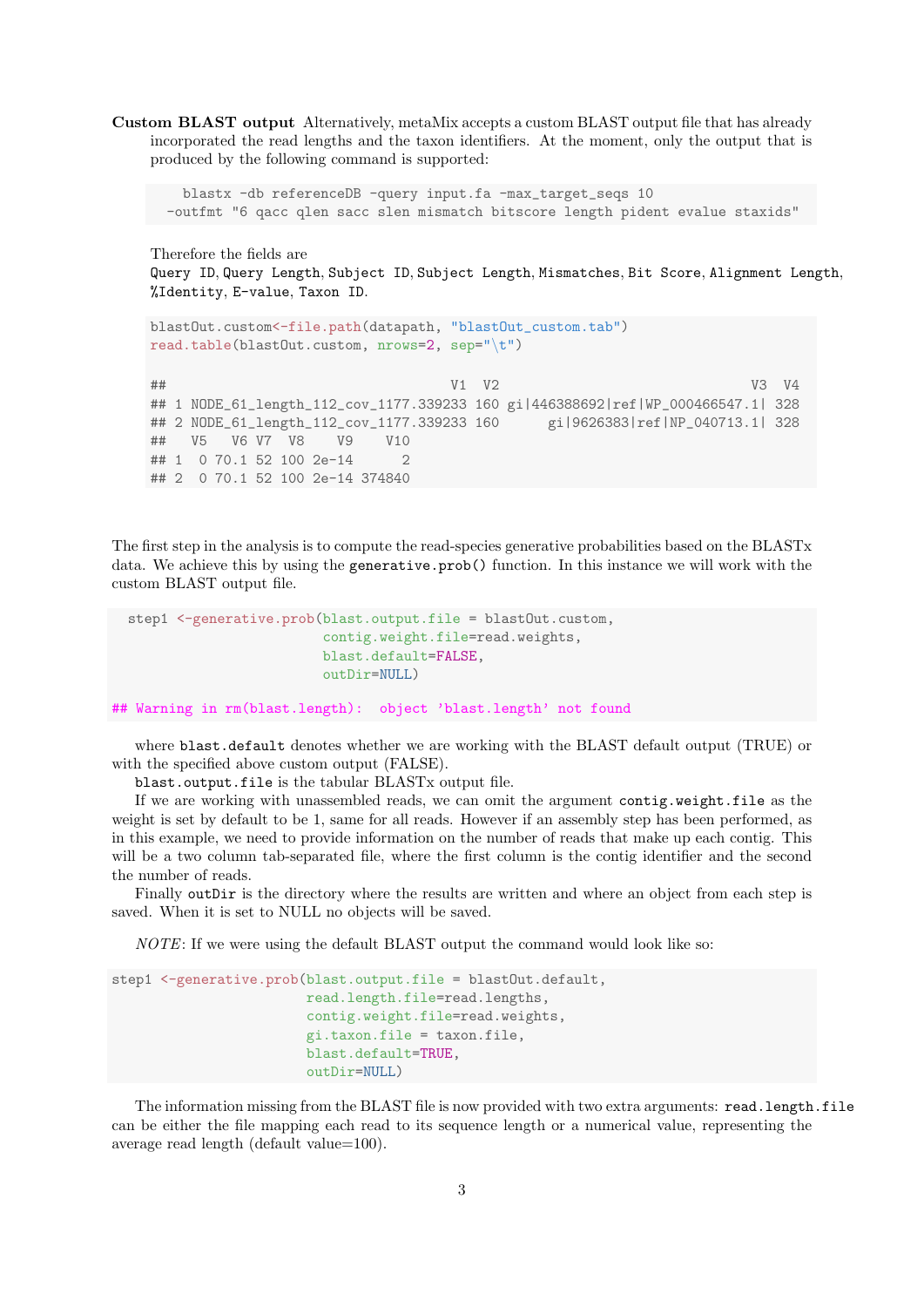'gi\_taxid\_prot.dmp' is a taxonomy file, mapping each protein gi identifier to the corresponding taxon identifier. It can be downloaded from [ftp://ftp.ncbi.nih.gov/pub/taxonomy/gi\\_taxid\\_prot.dmp.gz](ftp://ftp.ncbi.nih.gov/pub/taxonomy/gi_taxid_prot.dmp.gz)

The function generative.prob creates a list of five elements. One of these is a sparse matrix pij.sparse.mat where each row corresponds to one read and each column to a species. The value of the cell is the generative probability  $p_{ij}$ . Additionally a **data.frame** with all the species that correspond to the proteins in the BLASTx output file. Finally the read.weights, gen.prob.unknown and outDir are the other three elements of the list step1, carried forward to be used in the second step.

```
###The resulting list consists of five elements
names(step1)
## [1] "ordered.species" "pij.sparse.mat" "read.weights" "outDir"
## [5] "gen.prob.unknown"
### The sparse matrix of generative probs.
step1$pij.sparse.mat[1:5,c("374840", "258", "unknown")]
## 5 x 3 sparse Matrix of class "dgCMatrix"
## 374840 258 unknown
## @M01520:37:000000000-A4TDP:1:1101:13751:20874_1:N:0:1 . . . 1e-06
## @M01520:37:000000000-A4TDP:1:1101:13751:20874_2:N:0:1 . . 1e-06
## @M01520:37:000000000-A4TDP:1:1101:13805:1480_1:N:0:1 7.366052e-05 . 1e-06
## @M01520:37:000000000-A4TDP:1:1101:15097:1496_1:N:0:1 1.000000e+00 . 1e-06
## @M01520:37:000000000-A4TDP:1:1101:16186:1569_1:N:0:1 9.389005e-01 . 1e-06
### There are that many potential species in the sample:
nrow(step1$ordered.species)
```
## [1] 224

#### Step2

Having the generative probabilities from the previous step (generative.prob), we could proceed directly with the PT MCMC to explore the state space. However, typically the number of all potential species  $S$ is large. We are therefore interested in reducing the size of the species pool, from the thousands to the low hundreds.

In this simple example we have only 224 organisms but still we attempt to reduce it for demonstrating the usage of the function. We achieve this by fitting a mixture model with 224 categories, considering all 224 potential species simultaneously. Post fitting, we retain only the species categories that are not empty, that is the categories that have at least one read assigned to them. The required argument is simply the list created in the first step, i.e using the generative.prob function.

step2 <- reduce.space(step1=step1)

Alternatively, if the list created in the first step was saved in a "step1.RData" file, a character string containing the path to the file could be provided, i.e

```
step2 <- reduce.space(step1="/pathtoFile/step1.RData")
```
To speed up computations, we have already performed step2 and saved the output which we will now load: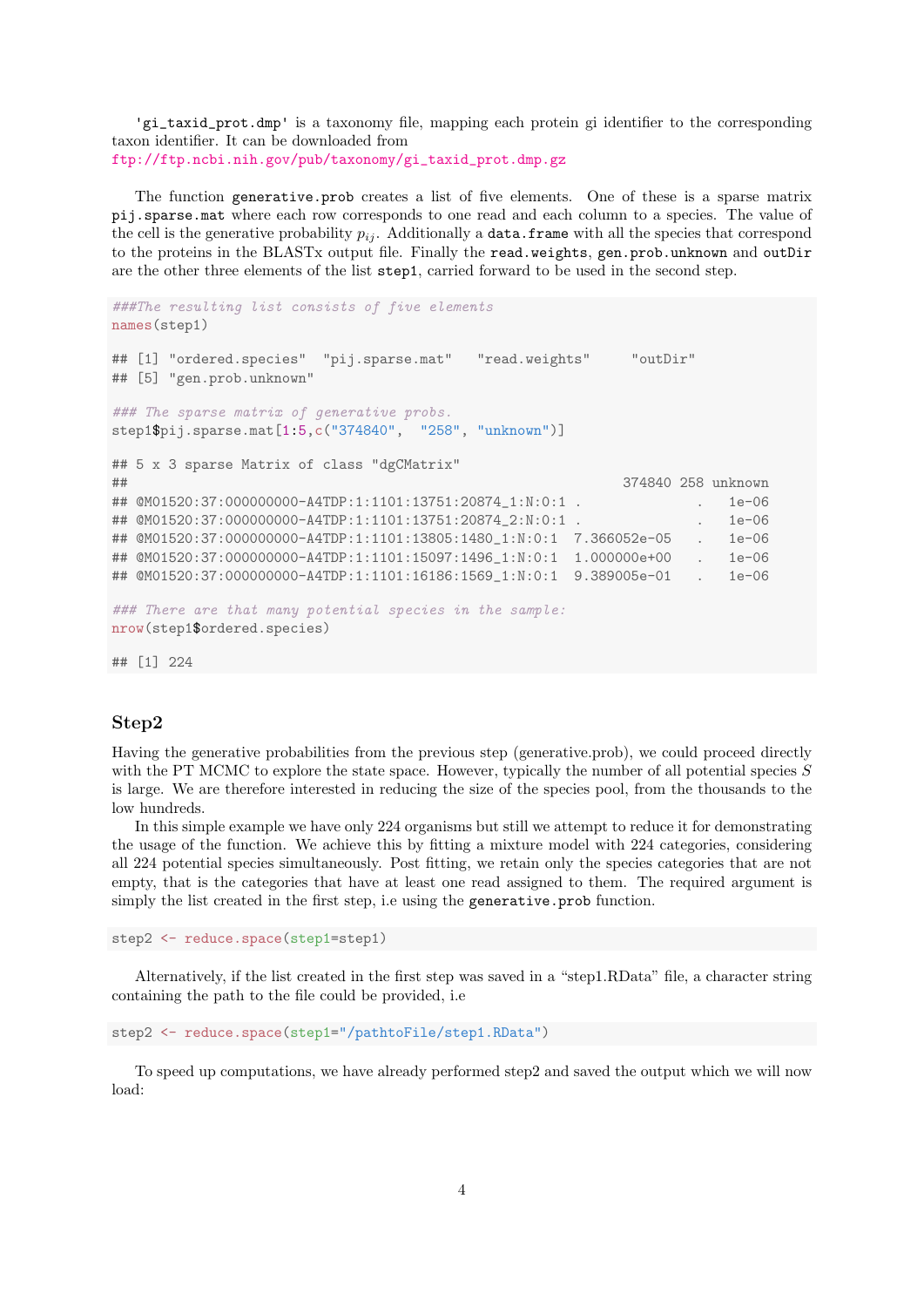```
##These are the elements of the step2 list.
names(step2)
## [1] "outputEM" "pij.sparse.mat" "ordered.species" "read.weights"
## [5] "outDir" "gen.prob.unknown"
## After this approximating step, there are now that many potential species in
##the sample:
nrow(step2$ordered.species)
## [1] 7
## And these are:
step2$ordered.species
## taxonID countReads samplingWeight
## 374840 374840 1888 0.165016747
## 2 2 531 0.165016747
## 28090 28090 93 0.034611090
## 13690 13690 62 0.023074060
## 645687 645687 46 0.017119464
## 258 258 2 0.004019352
## 1035 1035 2 0.004019352
```
We see that even though we started with 224 potential organisms, we reduced the species space to 7. Bear in mind that this a simple example and the usual scenario is to move from thousands of species to hundreds.

#### Step3

In this step, the different models are considered and compared. The space exploration by the parallel tempering MCMC is implemented by the function parallel.temper:

```
step3<-parallel.temper(step2=step2)
```
The required argument is simply the list created in the second step (or the character string containing the path to the respective .RData file where the step2 list was saved to), i.e using the reduce.space function.

An important optional argument of this function is readSupport. For the type of data we analyse (i.e from mostly sterile human tissues) we expect that parsimonious models with a limited number of species are more likely. Therefore our default model prior uses a penalty limiting the number of species in the model. We approximate this penalty factor based on readSupport, which represents the species read support required from the user in order to believe in the presence of a species in the sample. The default value is 10 and it is suitable for when we want to detect rare signal. We have found this value to work well in most human RNA-seq datasets.

Same as before, we have already performed step3 and saved the output which we now load:

```
##These are the elements of the step3 list.
names(step3)
## [1] "result" "duration"
## Steps MCMC took during some iterations.
step3$result$slave1$record[10:15,]
```
## Iter Move Candidate Species 374840 2 28090 13690 645687 258 1035 unknown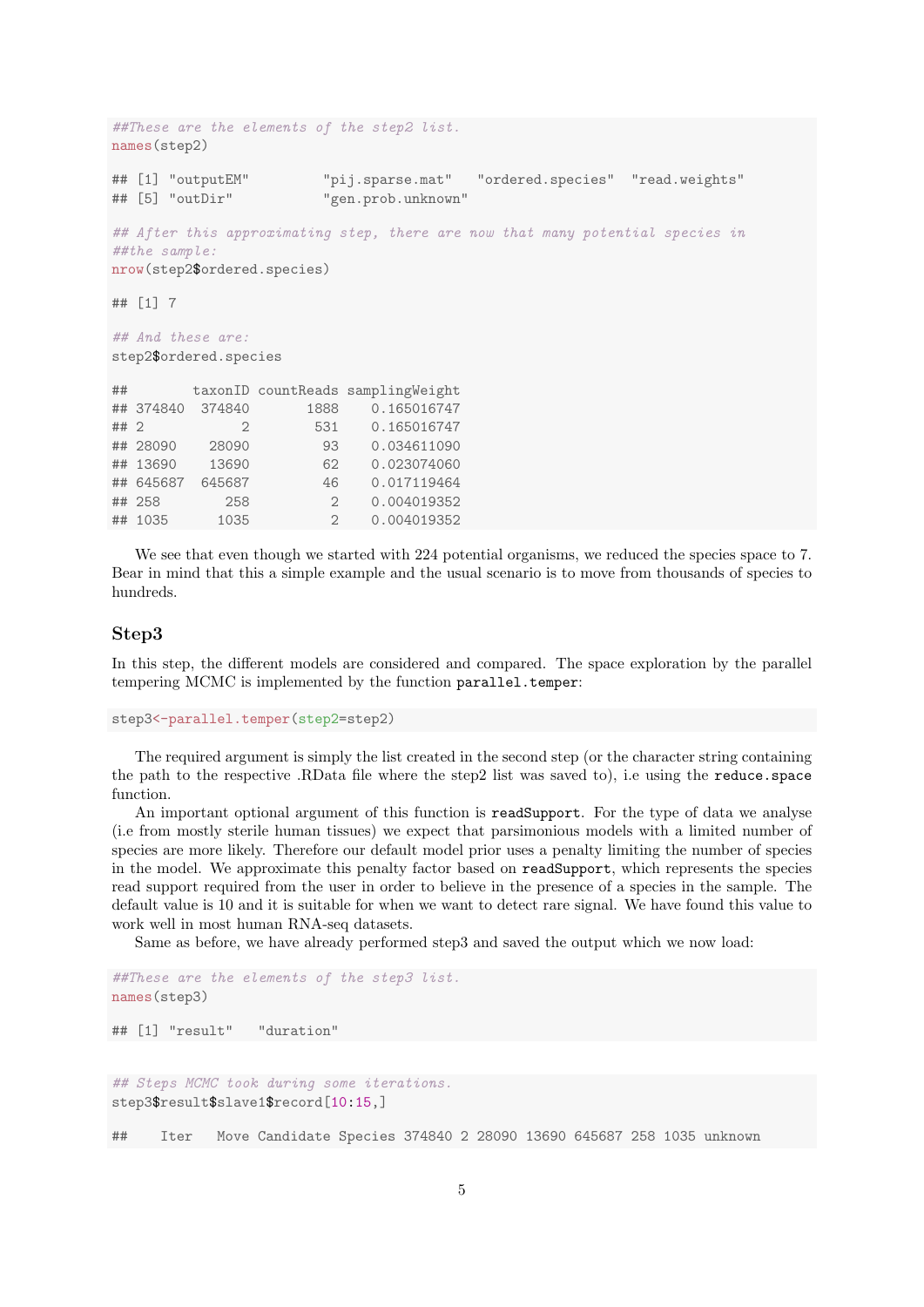| ## 10 |                 | 10 Remove | 645687         | 1 <sub>0</sub> |              |         | 1 | $\circ$ | $\Omega$    |              |  |
|-------|-----------------|-----------|----------------|----------------|--------------|---------|---|---------|-------------|--------------|--|
| ## 11 |                 | 11 Remove | 374840         | 1 <sub>0</sub> | $\mathbf{1}$ | 1       | 1 | $\circ$ | $\circ$     | 1            |  |
| ## 12 | 12              | Add       | $\overline{2}$ | $1\quad1$      | 1            |         | 1 | $\circ$ | $\circ$     | 1            |  |
| ## 13 | 13              | Add       | 258            | $1\quad1$      | 1            | 1       | 1 | $\circ$ | $\circ$     | 1            |  |
| ## 14 |                 | 14 Remove | 13690          | 1 <sub>0</sub> | 1            | 0       | 1 | $\circ$ | $\mathbf 0$ | 1            |  |
| ## 15 | 15              | Add       | $\mathbf{2}$   | 1 <sub>0</sub> | 1            | $\circ$ | 1 | $\circ$ | $\circ$     | $\mathbf{1}$ |  |
| ##    |                 | logL      |                |                |              |         |   |         |             |              |  |
|       | ## 10 -2988.214 |           |                |                |              |         |   |         |             |              |  |
|       | ## 11 -2988.214 |           |                |                |              |         |   |         |             |              |  |
|       | ## 12 -3070.453 |           |                |                |              |         |   |         |             |              |  |
|       | ## 13 -3070.453 |           |                |                |              |         |   |         |             |              |  |
|       | ## 14 -3504.626 |           |                |                |              |         |   |         |             |              |  |
|       | ## 15 -3504.626 |           |                |                |              |         |   |         |             |              |  |

For each parallel chain, the MCMC trajectory has been recorded. There is information on what steps were proposed, which were accepted or rejected throughout the iterations. For example at iteration 10, removing species 645687 was proposed but not accepted, as denoted by the 1 in the column 645687.

We can also see that between iterations 13 and 14 an exchange of the sets of species between Chain 1 and Chain 2 occurred. At iter. 13 species 2 was present, while at the next one, it no longer is there. That means that the attempt at swapping the values of the two neighboring chains was successful. This information is also recorded, i.e how many swaps were attempted and how many accepted.

Each chain will produce a log file that will be printed in your working directory.

#### Step4

Having explored the different possible models, the final step is to perform model averaging. We study the MCMC choices for Chain 1 and produce a probabilistic summary for the presence of the species.

```
## Location of the taxonomy names file.
taxon.file<-file.path(datapath, "names_example.dmp")
step4<-bayes.model.aver(step2=step2,
                        step3=step3,
                        taxon.name.map=taxon.file)
```
The required arguments are the lists created in the second and third steps, i.e using the reduce.space and the **parallel.temper** functions. Additionally the taxonomy names file 'names.dmp', which can be downloaded and extracted from <ftp://ftp.ncbi.nih.gov/pub/taxonomy/taxdump.tar.gz>

```
##These are the elements of the step4 list.
names(step4)
## [1] "result" "pij.sparse.mat" "presentSpecies.allInfo"
## [4] "output100"
##This is the species summary
print(step4$presentSpecies.allInfo)
## taxonID scientName finalAssignments poster.prob
## 3 374840 Enterobacteria phage phiX174 sensu lato 2419 1.00
## 2 28090 Acinetobacter lwoffii 93 1.00
## 5 unknown unknown 68 1.00
## 1 13690 Sphingobium yanoikuyae 60 0.91
## 4 645687 Astrovirus VA1 46 1.00
## log10BF
## 3 14316.4036
```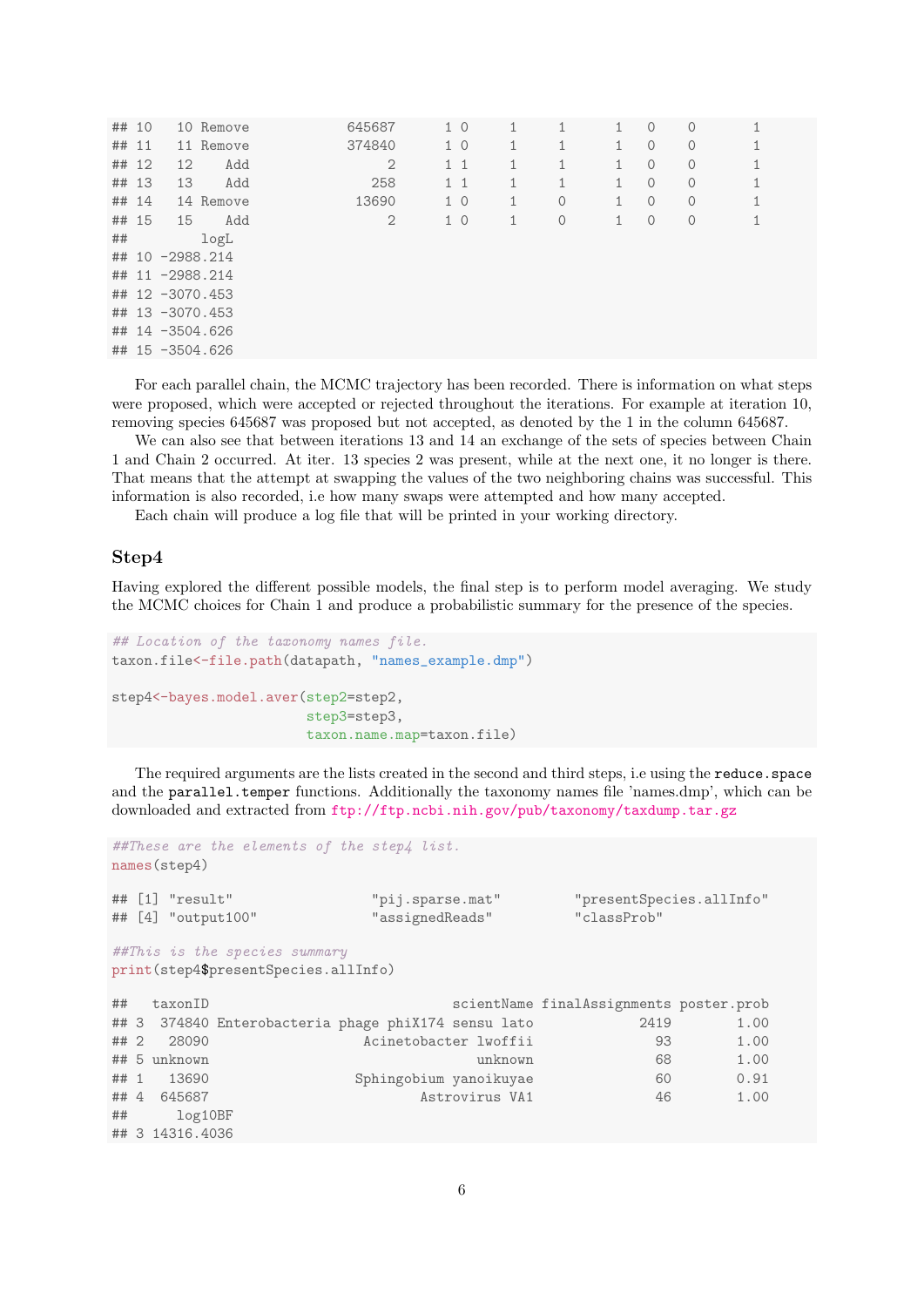| ##2  | 442.5012  |
|------|-----------|
| ## 5 | N A       |
| ## 1 | 224, 1779 |
| ##4  | 142.6596  |

We find four species with a posterior probability greater than 0.9 (default value), plus the unknown category.

Finally we also produce log-likelihood traceplots for Chain 1. We discard the first 20% of the iterations as burn-in and we look at the mixing of the chain.

Due to having very few iterations for this toy example, the produced traceplot would not be representative or insightful. Instead we present below the log-likelihood traceplot from a real dataset.



**Parallel Tempering − Coldest Chain**

## 5 Submit jobs on cluster compute servers

In order to run steps 1, 2 and 4 of metaMix (i.e generative.prob, reduce.space, bayes.model.aver) efficiently, these should be submitted as jobs to a compute cluster. In our experience, 4G of memory, 1 hour of wall clock time and 1 processor should be plenty. In order to run the parallel tempering efficiently (step3), we need at least 12 parallel chains. I usually request 6 or 12 threads, each with 2G of RAM. The wall clock time depends on how many iterations will be performed. A larger number of reads mean that the computations will become slower.

We typically submit all 4 steps in one go using one submission script. I usually assess the size of the dataset, but 12 hours for all 4 steps should be safe.

This is a sample submission script, it requests 6 processors on 1 node for 12 hours (more processors, less time necessary).

#!/bin/bash #\$ -S /bin/bash #\$ -o cluster/out #\$ -e cluster/error #\$ -cwd #\$ -pe smp 6 #\$ -l tmem=2G,h\_vmem=2G